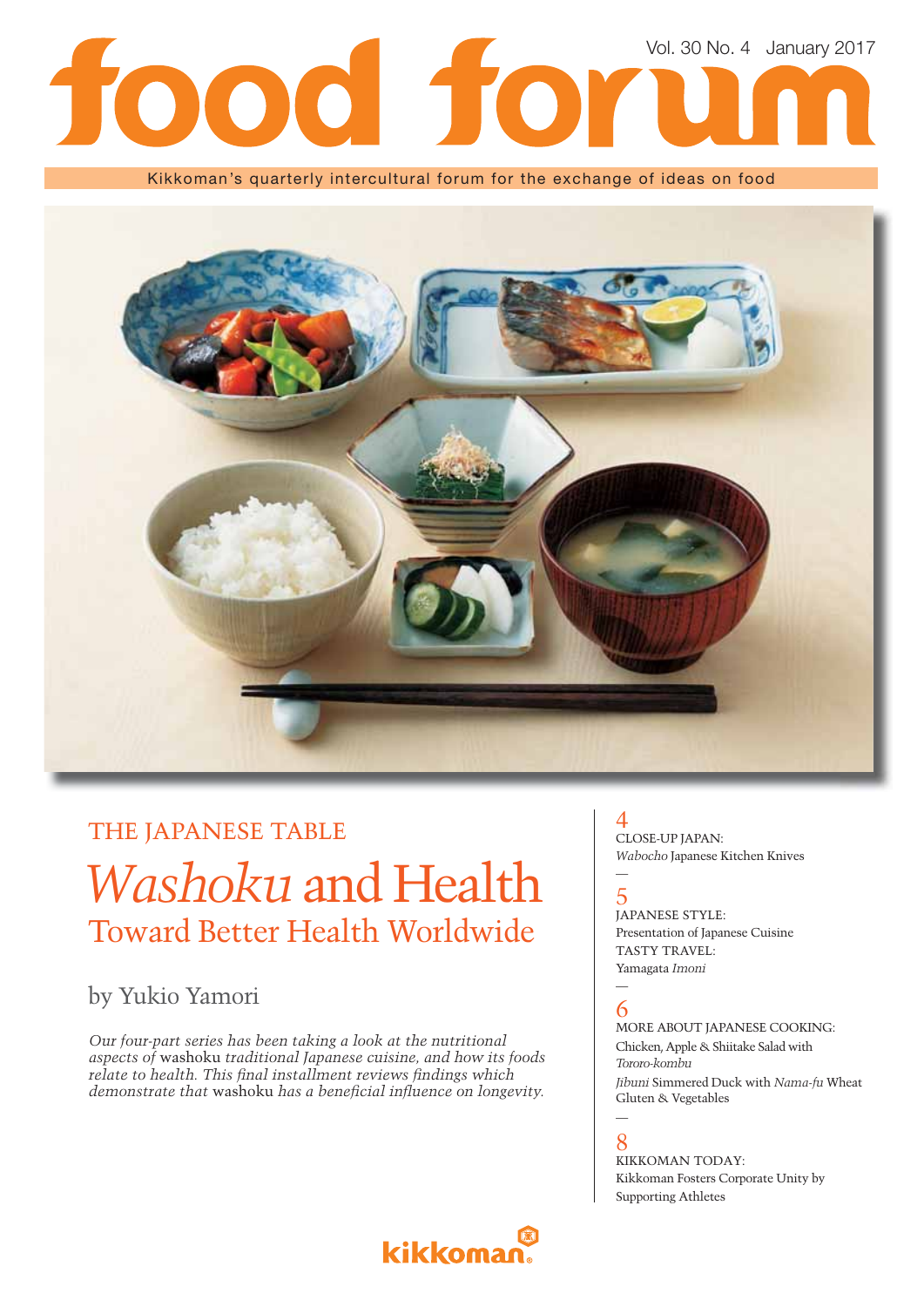# *Washoku* and Health Toward Better Health Worldwide

### **Global CARDIAC Study**

From 1985 until 2005, our Cardiovascular Diseases and Alimentary Comparison (CARDIAC) study surveyed over 60 different regions around the world. Our research involved the analysis of 24-hour urine samples taken from 200 men and women in each region. The global sampling measured the levels of excreted taurine, an amino acid abundant in fish and shellfish which supports cardiovascular function, and of isoflavones, antioxidants found in soybeans, which have a similar structure to that of female sex hormones. In a comparison of urine samples containing these substances, Japanese test subjects accounted for 90 percent of those demonstrating the greatest amounts of both taurine and isoflavones. there were no Japanese among those groups with smaller amounts of these compounds (*fig. 1*). The CARDIAC study established that death rates from heart diseases were lower in those groups with greater levels of taurine and isoflavones: this reflected the prevalence of fish and soybeans in their diets.

As mentioned in the second installment of this series (*Food Forum* Vol. 30, No. 2), those groups suffering from cardiovascular conditions which cause heartrelated deaths have a lower average lifespan. Japan, however, has the lowest figures for deaths from heartrelated conditions among the more economically advanced nations, and our survey results demonstrated that fish and soybeans help prevent such heart-related deaths (*figs. 2 and 3).* This remarkable longevity is due to fish and soybeans in the diet; yet the number of Japanese suffering from the so-called lifestyle ailments—obesity, high blood pressure, high cholesterol—has increased, and the average *healthy*  life expectancy in Japan is now shorter than the average lifespan by about 10 years.

### **Washoku Benefits**

Hyogo Prefecture, which accounts for about 4.5 percent of Japan's population, has since 2001 conducted a campaign to encourage people to eat a balanced diet including rice, soybeans and fish. and to reduce their intake of salt. In 2012, we conducted our 24-hour urine tests to follow up this campaign, and observed that

*no-nimono* simmered *hijiki*  sea vegetable; *buri-daikon*  simmered yellowtail and daikon, seasoned with soy sauce.

From left: Soybeans; *hijiki-*

the eating habits of women had improved more than those of men. Women's salt intake had decreased, their soy intake had increased, and thus their blood pressure and triglyceride levels had decreased. When we conducted 24-hour urine tests comparing samples of both men and women who often ate fish and soy with those who seldom ate them, we found that the former group had increased their levels of "good" HDL cholesterol, which protects against arteriosclerosis, by 10 percent. The fact that women inherently have 10 percent more good HDL cholesterol than men is thought to be related to the

**Figure 1. Ratio of Japanese in World Study Populations of Each Group, Graded from Low to High for Each of 24-Hour Urinary Biomarkers for Fish (F) and Soy (S) Intake.**



Terms: 24UT=24-hour urinary taurine; 24UI=24-hour urinary isoflavones; F1-5=lowest to highest quintile of 24U taurine/creatinine; S1-5=lowest to highest quintile of 24U isoflavones/creatinine.

*Graph courtesy Dr. Yamori (2016). Source: WHO CARDIAC Study, 1985-2005*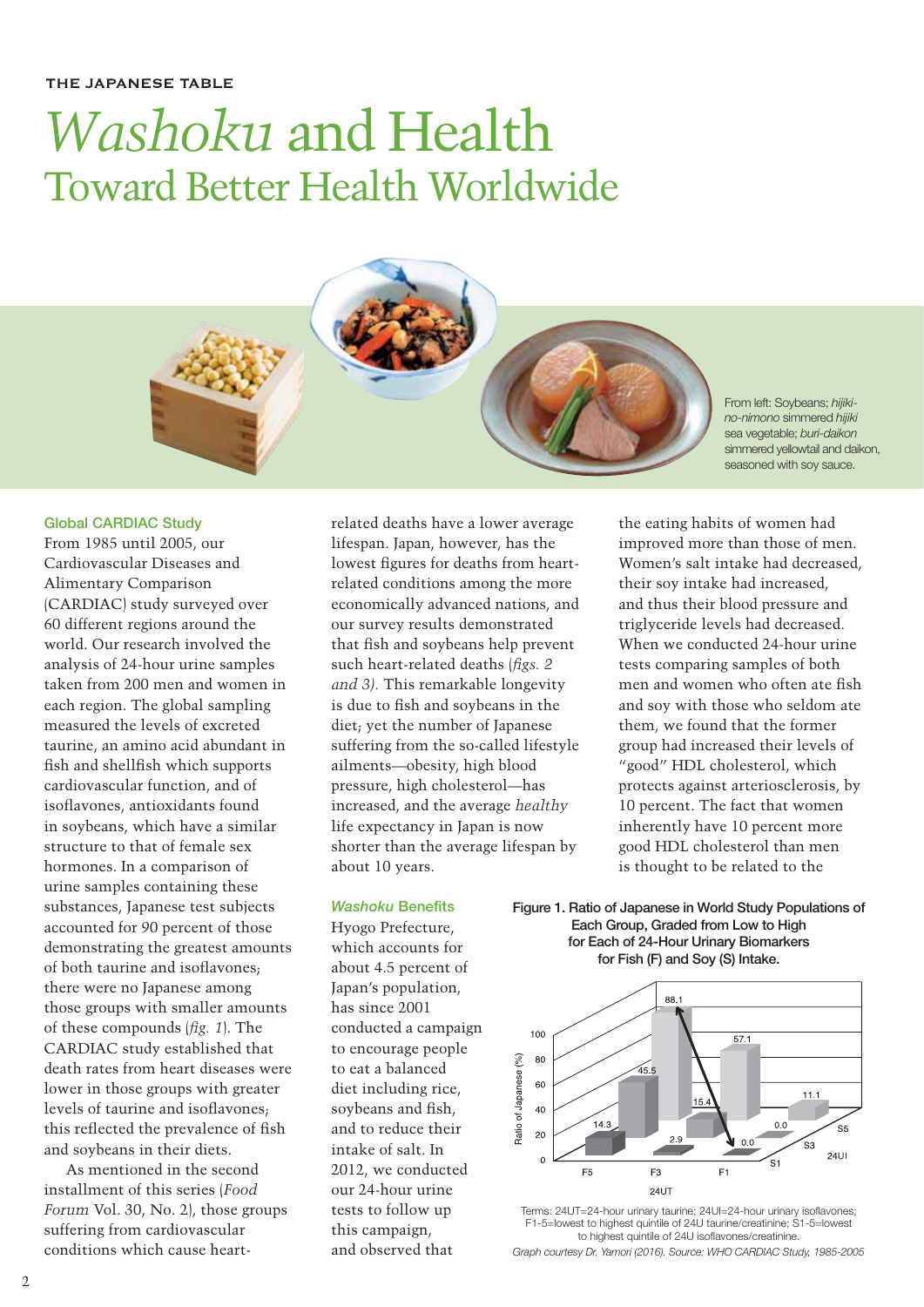

tendency for women to live longer than men. With frequent intake of soybeans and fish, people may live longer by six or seven years, which offsets the difference in longevity between men and women.

This study also found that those who ate both soybeans and fish had higher levels of folic acid. In the U.S., folic acid has been recognized for its efficacy in protecting against heart diseases, and is even used as an additive in grain products. Recent studies indicate that it may also be effective in staving off dementia. A diet of both soybeans and fish is to be recommended. although our study found that those who consumed both also had high levels of both sodium and potassium. Potassium alleviates the adverse effects of excess sodium; in another study dated 2004, for one month we had 70 businessmen eat a healthy bento lunch box containing potassium-rich vegetables. After one month, their body fat levels and blood pressure had fallen, and among those who ate soy and fish instead of meat, their proportion of good cholesterol to bad cholesterol had increased. Moreover, we discovered that eating a vegetablerich menu for lunch for at least two weeks' duration had the effect of lowering sodium intake by three grams daily. In any case, we advise

eating soybeans and fish with moderate amounts of salt. Our worldwide survey data suggest that if this practice were to be continued throughout one's life, it would potentially reduce the risk of stroke by half.

### **Driving Away Lifestyle Ailments**

Japan has a tradition of holding rites to anticipate the coming of spring. The custom is to hang a sardine head at the entrance to the house and throw roasted soybeans, while calling out, "Devils out! Good luck in!" Each person then eats the number of beans corresponding to his or her age plus one, and prays for good luck and long life. Symbolically, the fish and the soybeans represent the essence of a healthy diet: fish contains taurine as well as DHA, an omega-3 fatty acid associated with smoothing blood flow and brain function; two handfuls of soybeans contain soy protein and isoflavones which need to be taken daily to prevent heart diseases. The secret to health and long life is indeed to eat soybean products and fish with moderate amounts of salt, along with plenty of vegetables and seaweed: this is Japan's traditional *washoku*.

The third installment in this series (Vol. 30, No. 3) described how our CARDIAC study added

soy and fish components to bread eaten by Brazilians of Japanese descent, those living in Scotland, and Australian aboriginals. After introducing these changes into their respective diets, these diverse populations were found to have lowered blood pressure and cholesterol levels. If the beneficial components of *washoku* were to find a place among the rest of the world's various food cultures, they might well prevent the early death of over 60 percent of the world's population—a literal casting out of the devilish scourge of lifestyle ailments. *Translated by Lynne E. Riggs*

#### **cover**

A classic *washoku* meal of rice, miso soup, grilled mackerel, simmered vegetables, boiled spinach and pickles. The dishes include the healthy elements of soybeans, fish, seaweed and vegetables.

#### **Author's profile**

Yukio Yamori, M.D., Ph.D.; born 1937 in Kyoto. Dr. Yamori is a pathologist specializing in preventative medicine and nutrition. After serving for many years as professor at the Graduate School of Human and Environmental Studies at Kyoto University, he is currently professor at Mukogawa Women's University, as well as Director of the Mukogawa Women's University Institute for World Health Development, President of the Hyogo Prefecture Health Promotion Association, and professor emeritus of Kyoto University. In 1998, he was awarded Japan's Medal with Purple Ribbon. He has authored many books, including *Choju no Himitsu* ("Secret of long life") and *Daizu wa Sekai o Sukuu* ("Soybeans will save the world").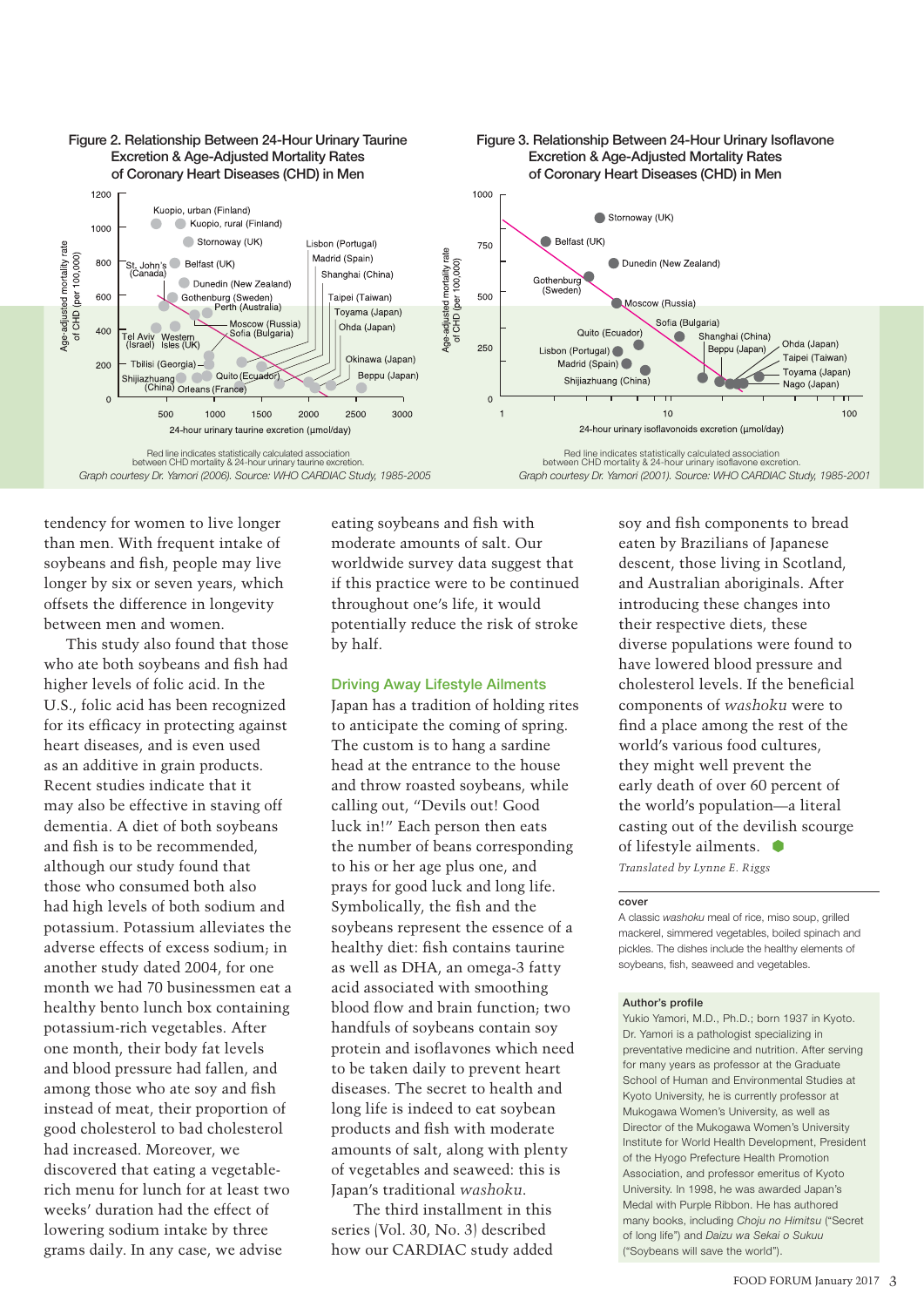

**CLOSE-UP JAPAN** *Traditions and trends in Japanese food culture* 



Slicing a daikon using a wabocho **Preparing sashimi with a sashimi-bocho** Preparing sashimi with a sashimi-bocho

## *Wabocho* Japanese Kitchen Knives

In Japanese cuisine, the menu is designed in harmony with the season and occasion, and food aesthetics are essential. Authentic Japanese food revolves around the detailed knife-work of the chef, and Japan's extensive range of *wabocho*, traditional Japanese kitchen knives, allows them to perform with intricate precision. While much of the world uses double-beveled knife blades, many Japanese knives are single-beveled, which means the blade is sharpened on the outer side



Cross sections of double-beveled (left) and single-beveled blades

and the inner side is flat; furthermore, each *wabocho* knife has a specific blade length and style intended for certain foods and cutting methods. A single bevel

Japanese cuisine revolves around precision knife-work

blade has a sharper edge compared to a double bevel. When cutting with a single bevel, you pull the knife toward you, rather than pushing down as you would with a doublebeveled blade. This pulling-cutting motion cuts ingredients more precisely and prevents the rupture of food cells. There are particular *wabocho* designed to prepare specific foods, including sashimi, vegetables, and soba and udon noodles. Considering the enormous variety of fish used in Japanese cuisine, a wide range of knives exists for their detailed preparation. For professional chefs, these are broken down into highly specialized blades; for example,

specific knives are used for *fugu* blowfish, for cutting the small bones of *hamo* pike conger, and for filleting *unagi* eel. *Wabocho* are essential tools for professional chefs, and they sharpen and hone the blades daily with a whetstone.

It is believed that today's straightblade form emerged during the early to mid-nineteenth century, when the basic style of Japanese food culture as we know it today was established. Japanese knives evolved alongside the advancements of the country's food culture. During the post-war period, with the introduction of Western foods, popular household kitchen knives called *santoku-bocho* came into general use. The word *santoku* means "three virtues," suggesting that this double-beveled knife may be used to cut three different foods-fish, meat and vegetables. Nevertheless, professional chefs continue to rely on the exceptional cutting control of their specialized single-beveled knives.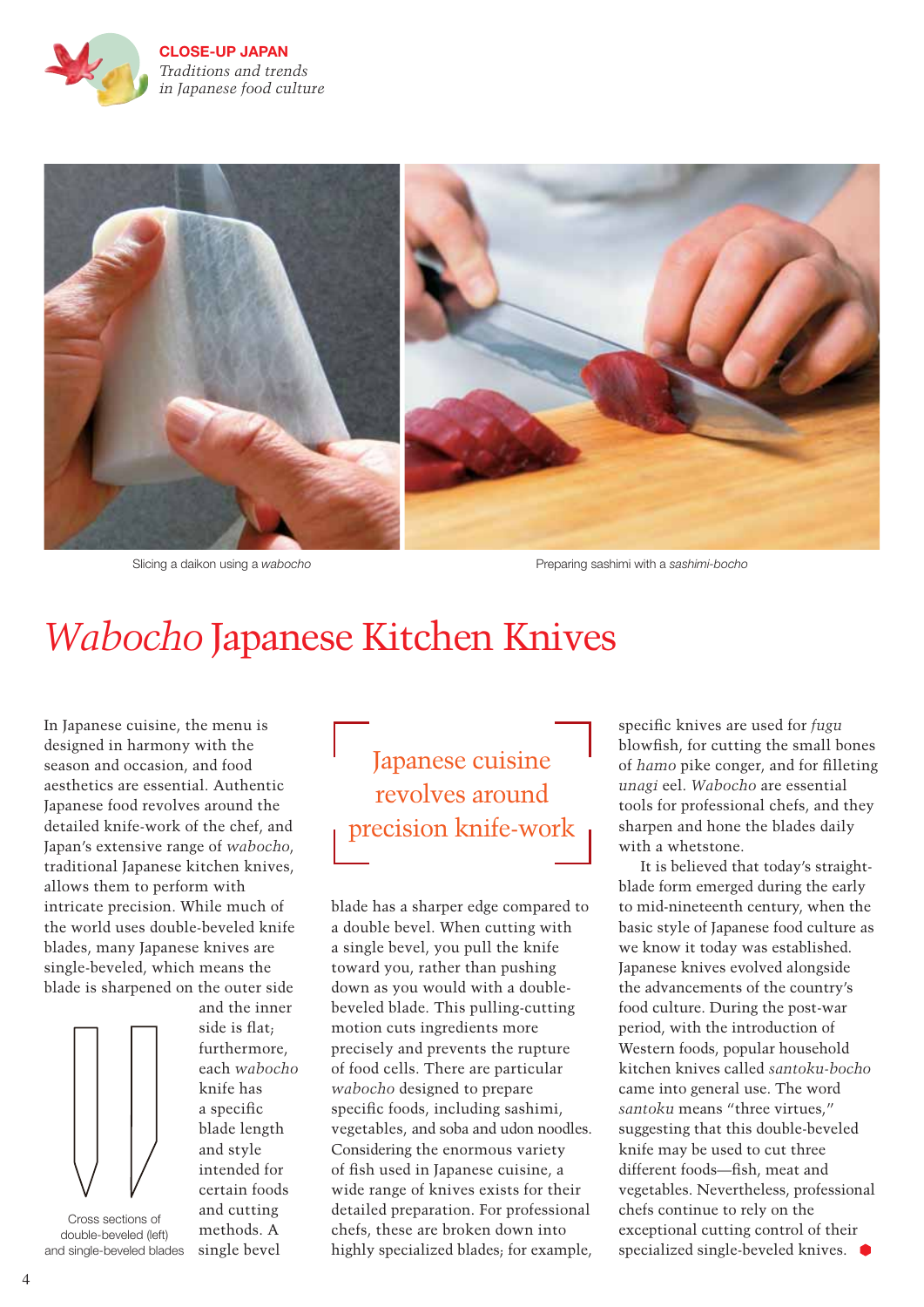

## Presentation of Japanese Cuisine

The composition of Japanese cuisine involves a balance of seasonality, color and visual appeal. During cold months, hot food may be served in a covered dish; when the lid is lifted, one enjoys a pleasant aroma and warmth. In summer, foods such as sashimi may be served on a glass platter, to impart a sense of coolness. Sashimi is typically arranged by first placing a pile of finely shredded daikon on the dish, upon which slices of raw fish are arranged with a dab of wasabi.



Kabura-mushi steamed fish and grated turnip **A** refreshing display of sashimi

When presented to the diner, larger food is at the back, smaller in front, and this subtle gradient creates a sense of dimension. Different types of fish are traditionally cut and laid out in a specific manner: sliced fish such as tuna, for example, cascade in layers. Sashimi is garnished with yellow chrysanthemum, green seaweed and bright green *shiso* leaves. These contrasting colors accentuate the fish and make the food as beautiful to look at as it is delicious to eat.  $\bullet$ 



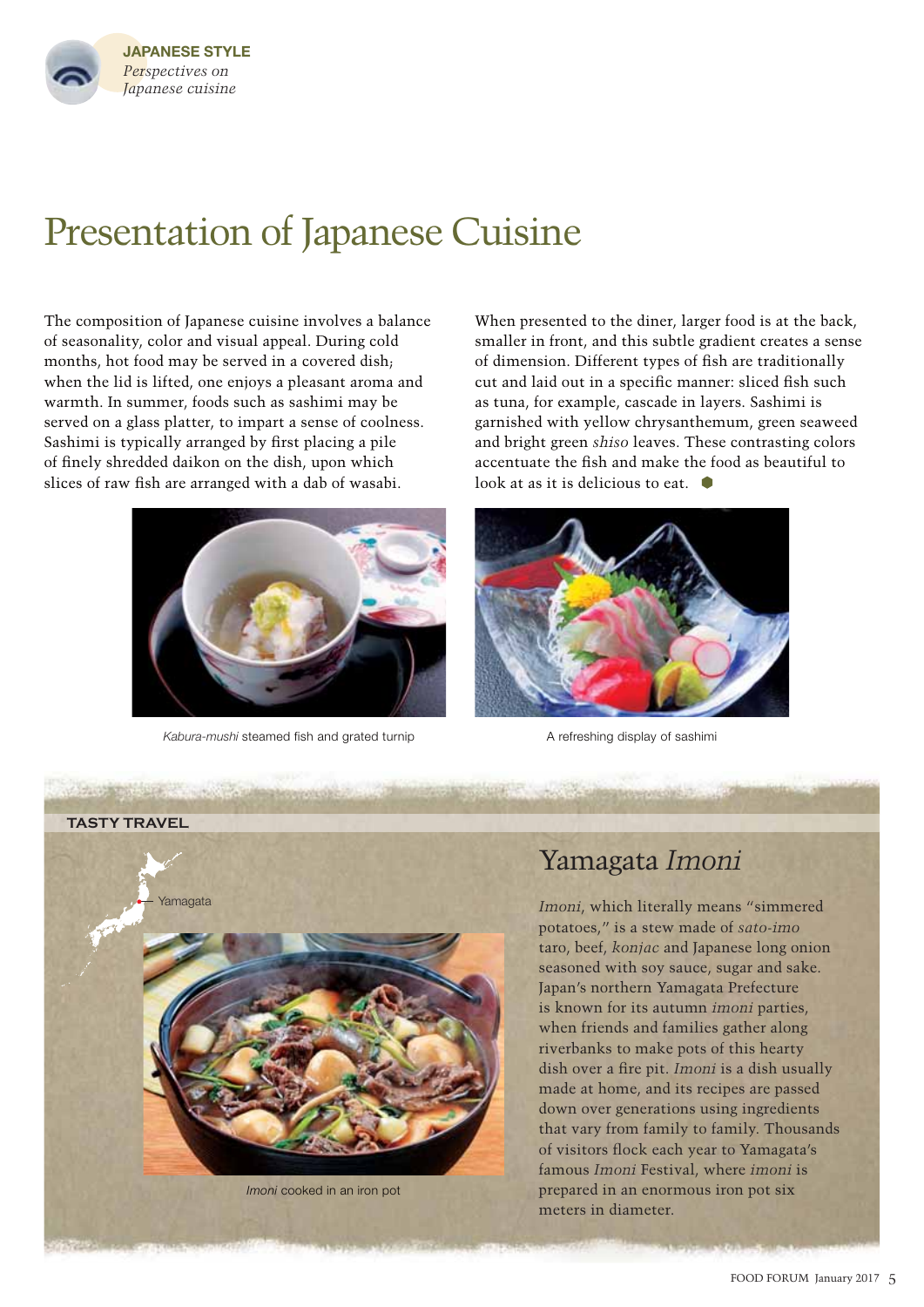



### CHICKEN, APPLE & SHIITAKE SALAD WITH *TORORO-KOMBU*

By marinating the chicken in water with soy sauce or salt, it becomes especially moist when grilled. In this recipe, the umami of the *tororo-kombu* lends extra flavor to the salad with the advantage of less sodium content.



*Tororo-kombu*

### **Serves 2-3**

288 kcal Protein 27.6 g Fat 14.7 g (per person)

- 1 boneless chicken breast, skin removed, 300 g / 2/3 lb.
- 3 T water
- 1 t Kikkoman Soy Sauce
- Thyme, 1-2 sprigs • Vegetable oil

### **White sesame dressing**

- 6 T white sesame paste (*neri-goma*), or tahini
- 120 ml / ½ C hot water
- 5 T Japanese grain vinegar • 1 ½ T Kikkoman Light Color Soy Sauce
- 
- 1 unpeeled apple, cored
- 4 fresh shiitake mushrooms\*, stems removed, grilled and cut in fine strips • Lettuce for serving
- *Tororo-kombu* (shaved kombu) to taste

1 Butterfly the thickest part of the chicken breast so the meat will cook uniformly.

 $2$  Place the chicken in a plastic bag with the mixture of water and soy sauce, along with the thyme. Marinate for several hours or overnight.

 $\boldsymbol{2}$  Add a little vegetable oil to a non-stick frying pan. Cook the chicken over lower- $O$  medium heat, until the color of the bottom half turns white; then turn over to cook for another two minutes on low heat.

4Place a lid over the pan and cook until a skewer goes through the chicken smoothly. Turn off the heat, remove the chicken and allow it to cool.

5To prepare the dressing, place the white sesame paste in a bowl, add 4 T hot water and whisk. Add another 4 T hot water and whisk together with the vinegar and light color soy sauce. As the dressing cools and thickens, add just enough extra water to obtain the consistency of heavy cream.

 $6^{\text{Cut the apple into 5 mm } / 0.2 \text{ in. slices and then into 1 cm } / 0.4 \text{ in. strips.}}$ 

**7** Shred the chicken meat along its fibers *(see photo)* and set aside.

8Mix together the chicken, apple and mushrooms with the sesame dressing until all the ingredients are completely coated and moist.

9Lay out lettuce leaves on a serving plate, top with salad mixture and garnish with *tororo-kombu.*

\* If fresh shiitake mushrooms are not tender and moist, boil them briefly rather than grill.

Note: *Those with certain thyroid conditions should be aware that kombu contains considerable amounts of iodine.*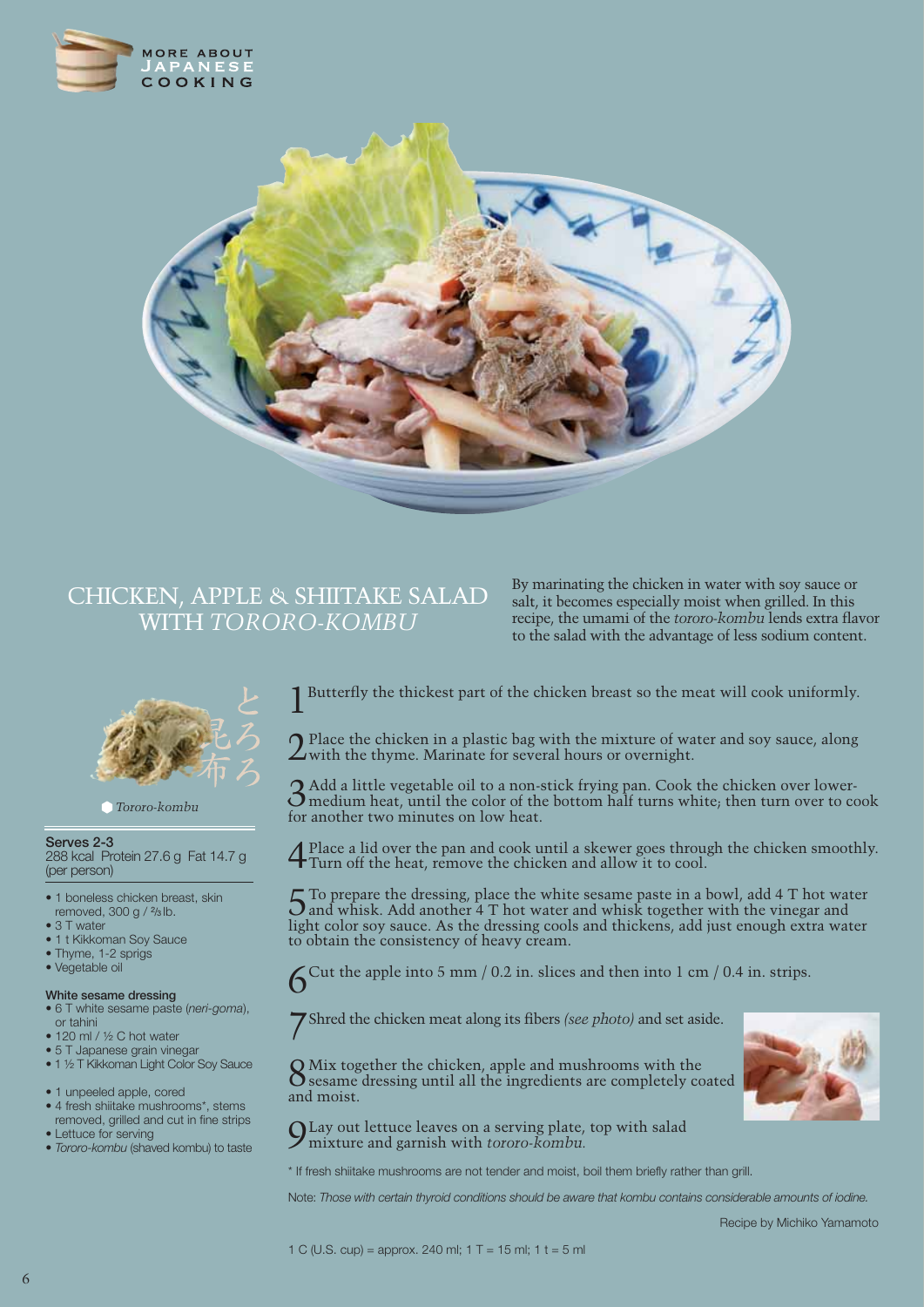

### *JIBUNI* SIMMERED DUCK WITH *NAMA-FU* WHEAT GLUTEN & VEGETABLES

*Jibuni* is a local dish from Kanazawa city in Ishikawa Prefecture, and dates back to the Edo period (1603-1867). In this simple home-cooked dish, grilled tofu may be used instead of *nama-fu*.



### **Serves 4**

324 kcal Protein 14.9 g Fat 15.1 g (per person)

- 200 g / 7 oz. deboned duck breast\*, trimmed of fat only on the sides
- 4 *sato-imo*, taro
- 4 fresh shiitake mushrooms
- 50 g / 1.7 oz. carrot
- $\bullet$  100 g / 3  $\frac{1}{2}$  oz. spinach
- 160 g / 5 oz. *nama-fu*, wheat gluten

#### **Seasoning**

- 500 ml / 2 C dashi stock
- 2 T Kikkoman Soy Sauce
- 1 ½ T Kikkoman Light Color Soy Sauce • 2-3 T Kikkoman Manjo Mirin
- 
- 2 T sake
- 1/2 T granulated sugar
- Wheat flour
- Wasabi

Cut the duck meat into 8 slices, each 8 mm  $/$  0.3 in. thick.

2Peel the taro; parboil and drain. Discard the tough ends of the shiitake mushrooms and carve decorative cuts into the caps (*see photo)*.

 $3 \text{ cm}$  / 0.1 in. thick; alternatively, cut into decorative flower shapes using a cookie cutter.

4Parboil the spinach and drain, then squeeze out excess water. Cut into pieces 3 cm / 1 in. long. Cut *nama-fu* into pieces 1 cm / 0.4 in. thick.

5Place the seasoning ingredients in a saucepan. Bring to a boil, then add the taro, shiitake mushrooms, carrot and *nama-fu*. Cover with a drop lid and simmer for 10-15 minutes over medium heat until all the ingredients are cooked. Remove all ingredients and set aside; leave the sauce in the pan.

 $6$ Coat the duck meat with wheat flour, and shake off the excess. In the same saucepan,  $6$  add the meat one slice at a time and simmer over medium heat for 3-4 minutes.

7Place the cooked *nama-fu*, vegetables and duck along with the spinach in a serving bowl. Reserve the liquid in the saucepan.

 $8$ If desired, add a little wheat flour to the saucepan, stirring constantly over medium  $8$  heat until the broth has thickened.

9Pour this liquid over duck and vegetables, and serve garnished with a dab of wasabi.

\* Chicken or beef may be substituted.

Recipe by Kikkoman Corporation